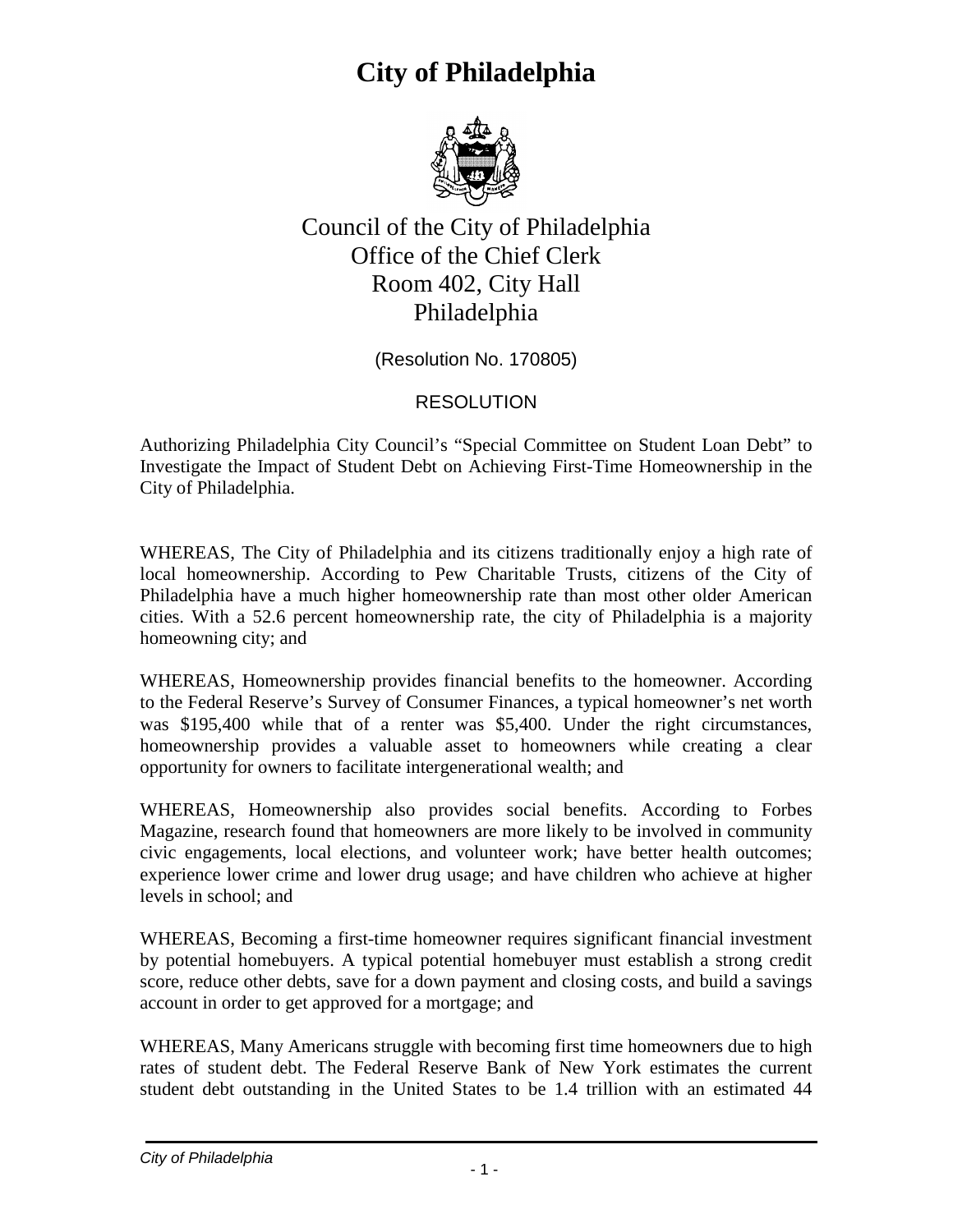*RESOLUTION NO. 170805 continued*

million borrowers liable for the debt. The report indicates that the average student loan debt per holder nationwide is \$32,731; and

WHEREAS, Philadelphia millennials between the ages of 25 and 34 hold a significant amount of college debt and therefore find it particularly difficult to meet the challenge of becoming a first-time homeowner. According to the Pew Charitable Trusts, millennials are far more likely than other Philadelphians to rent rather than own their own homes; 75% of residents ages 25 to 34 are renters, compared with a 40% rental rate among older Philadelphians; and

WHEREAS, Economists from Bank of America Merrill Lynch concluded in 2017 that millennial homeownership in the United States is at a record low. Among other reasons, these economists cited the skyrocketing levels of student debt as an obstacle to millennial homeownership; and

WHEREAS, Several states have begun to develop solutions to support achievement of first-time homeownership for citizens with college debt. The State of Maryland established the "Maryland SmartBuy Program," which gives Maryland residents support in paying off student debt while getting attractive financing and closing cost assistance to purchase move-in ready homes. Launched in 2016, the program provides eligible residents with up to 15% of their home purchase price for the resident to pay off outstanding student debt prior to the purchase of a home; and

WHEREAS, the State of Rhode Island established the "Ocean State Grad Grant Program," in which recent college graduates can receive a grant of up to \$7,000 toward a down payment on a house; now, therefore, be it

RESOLVED, That the Council of the City of Philadelphia Hereby Authorizes the Philadelphia City Council "Special Committee on Student Loan Debt" to investigate the impact of student debt on achieving first-time homeownership in the City of Philadelphia.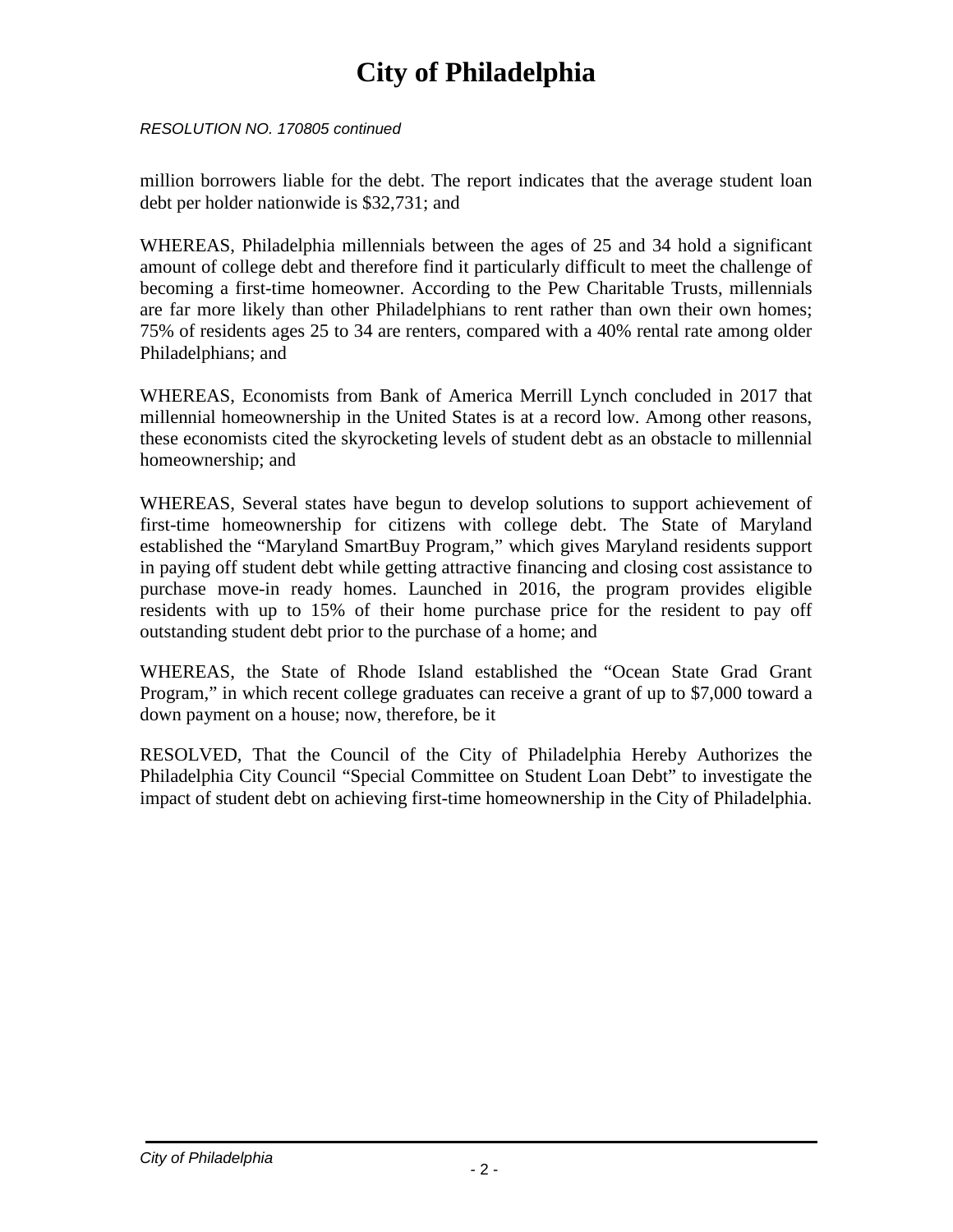*RESOLUTION NO. 170805 continued*